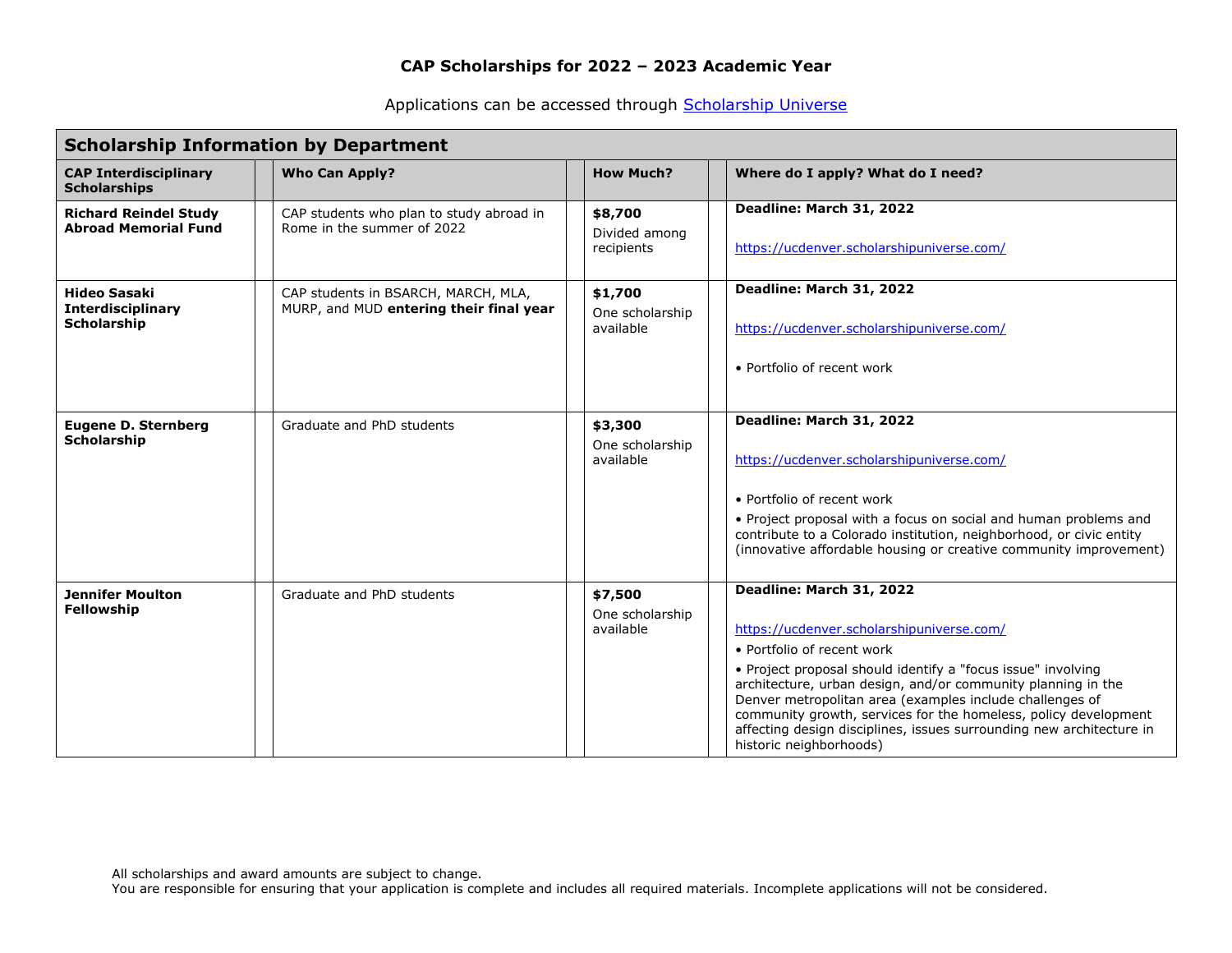| <b>Dana Crawford Endowed</b><br><b>Scholarship</b>       | CAP students        | \$1,000<br>Up to three<br>awards available | Deadline: March 31, 2022<br>https://ucdenver.scholarshipuniverse.com/<br>• Essay. 500 words describing how you are a change agent in your<br>community and how you envision your career enhancing the built<br>environment embodied by the work and values of Dana Crawford.                                                                                                                                                                                                                                                                                                                                                                                                                                                               |
|----------------------------------------------------------|---------------------|--------------------------------------------|--------------------------------------------------------------------------------------------------------------------------------------------------------------------------------------------------------------------------------------------------------------------------------------------------------------------------------------------------------------------------------------------------------------------------------------------------------------------------------------------------------------------------------------------------------------------------------------------------------------------------------------------------------------------------------------------------------------------------------------------|
| <b>ZGF Architects</b><br>Scholarship                     | Graduate students   | \$2,000<br>One scholarship<br>available    | Deadline: March 31, 2022<br>https://ucdenver.scholarshipuniverse.com/<br>Portfolio of recent work<br>$\bullet$<br>Essay. 500 words describing the opportunity to work<br>outside of Denver, and how you would use your education<br>to influence the built environment of another city.<br>Recipients of this scholarship will receive the opportunity to<br>participate in a paid internship program that is established<br>at ZGF Architects. Internships may be offered during the<br>academic year in which the award is received or during<br>either of the summers adjacent to the award year. There<br>are three spots for students and the internships are<br>available in Seattle, Portland, Los Angeles, and<br>Washington, D.C. |
| <b>Don Ruggles and Nancy</b><br><b>Sager Scholarship</b> | <b>CAP Students</b> | \$2,000<br>One scholarship<br>available    | Deadline: March 31, 2022<br>https://ucdenver.scholarshipuniverse.com/<br>Essay. 500 words regarding your interest in Traditional<br>$\bullet$<br>Architecture, specifically issues related to the practice of<br>contemporary traditional architecture and the importance<br>of beauty. Make sure to mention any educational or<br>professional experience you have in Traditional Design.                                                                                                                                                                                                                                                                                                                                                 |
| <b>BS Architecture</b><br><b>Scholarships</b>            |                     |                                            |                                                                                                                                                                                                                                                                                                                                                                                                                                                                                                                                                                                                                                                                                                                                            |

| <b>MARCH Scholarships</b>  | <b>Qualifications</b> | <b>Award</b>                 | <b>Application Procedures</b>                                   |
|----------------------------|-----------------------|------------------------------|-----------------------------------------------------------------|
| <b>Anderson Mason Dale</b> | <b>MARCH students</b> | \$2,000                      | Deadline: March 31, 2022                                        |
| Scholarship                |                       | One scholarship<br>available | https://ucdenver.scholarshipuniverse.com/                       |
|                            |                       |                              | • Portfolio of recent work.                                     |
|                            |                       |                              | • Please respond to the following questions with an essay, each |

All scholarships and award amounts are subject to change.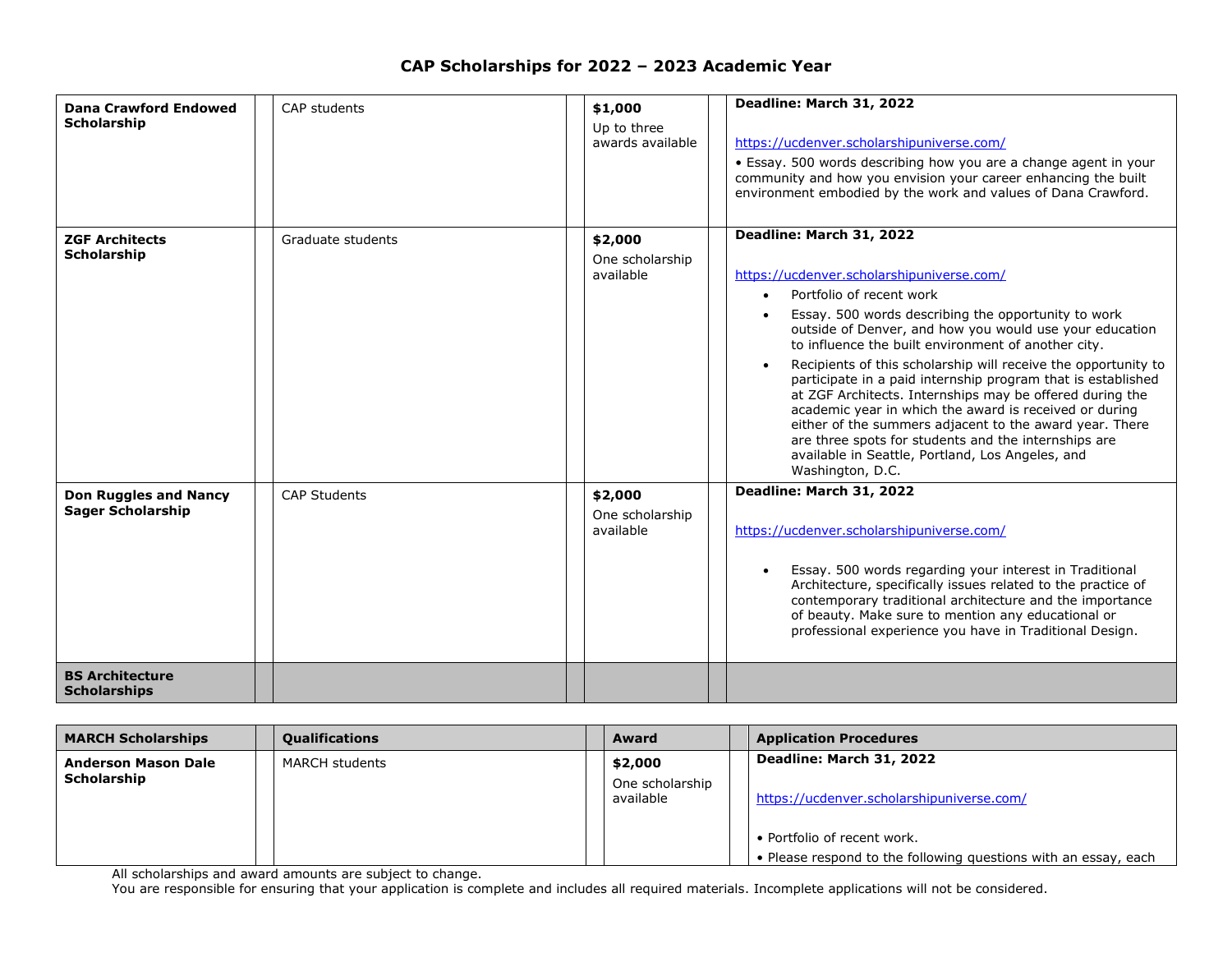|                                                |                                          |                              | not to exceed 300 words.                                                                                                                                                                                              |
|------------------------------------------------|------------------------------------------|------------------------------|-----------------------------------------------------------------------------------------------------------------------------------------------------------------------------------------------------------------------|
|                                                |                                          |                              | Based on your academic experience thus far, describe<br>1.<br>the architectural aspects of your work that you believe<br>will continue to inform and evolve as important<br>determinants in your design projects?     |
|                                                |                                          |                              | Please describe, using architectural precedents, work<br>2.<br>that has had a profound effect on your thinking about<br>architecture especially as it pertains to your own work?                                      |
|                                                |                                          |                              | Please describe why an internship at Anderson Mason<br>3.<br>Dale will be a meaningful experience for you;<br>additionally, discuss how your unique insights, skills or<br>interests may benefit Anderson Mason Dale. |
|                                                |                                          |                              | Deadline: March 31, 2022                                                                                                                                                                                              |
| <b>Fentress Graduate</b><br><b>Scholarship</b> | <b>MARCH students</b>                    | \$2,200                      |                                                                                                                                                                                                                       |
|                                                |                                          | One scholarship<br>available | https://ucdenver.scholarshipuniverse.com/                                                                                                                                                                             |
|                                                |                                          |                              | • Portfolio of recent work                                                                                                                                                                                            |
|                                                |                                          |                              | • Essay. 300 words regarding the opportunity to intern with<br>Fentress Architects.                                                                                                                                   |
| <b>Tom Obermeier</b>                           | MARCH students entering their final year | \$2,750                      | Deadline: March 31, 2022                                                                                                                                                                                              |
| <b>Scholarship</b>                             |                                          | Two awards                   |                                                                                                                                                                                                                       |
|                                                |                                          | available                    | https://ucdenver.scholarshipuniverse.com/                                                                                                                                                                             |
|                                                |                                          |                              | Portfolio of recent work.                                                                                                                                                                                             |
|                                                |                                          |                              | Essay. 300 words regarding the opportunity to work<br>with OZ Architecture.                                                                                                                                           |
|                                                |                                          |                              | Applicants to this scholarship are also encouraged to<br>apply for internship positions with OZ.                                                                                                                      |

| <b>Landscape Architecture</b><br><b>Department Scholarships</b> | Qualifications | Award | <b>Application Procedures</b> |
|-----------------------------------------------------------------|----------------|-------|-------------------------------|
|                                                                 |                |       |                               |
|                                                                 |                |       |                               |
|                                                                 |                |       |                               |
|                                                                 |                |       |                               |
|                                                                 |                |       |                               |

All scholarships and award amounts are subject to change.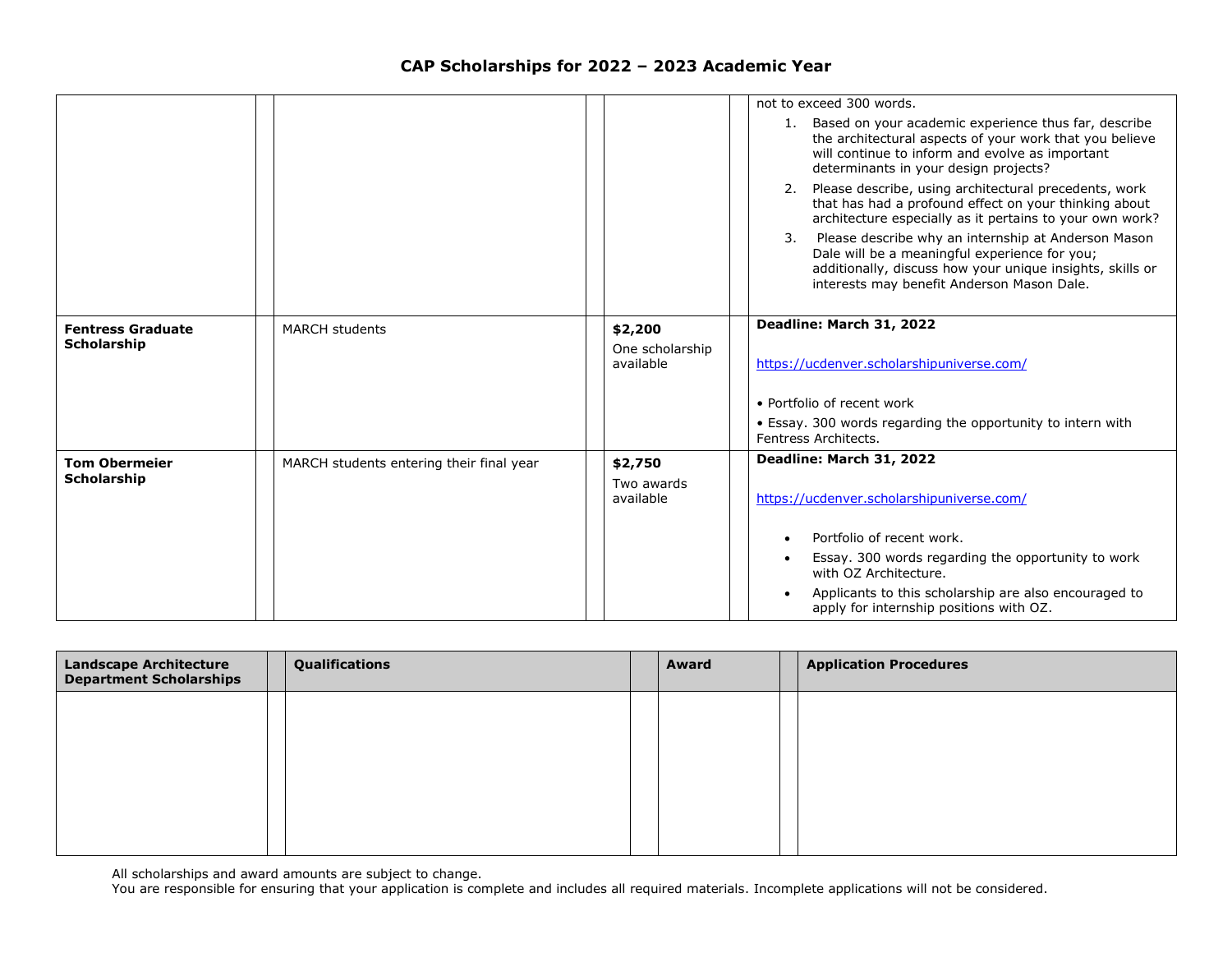| <b>Historic Preservation</b><br><b>Department Scholarships</b>                              | <b>Qualifications</b>                   | Award                                                                                    | <b>Application Procedures</b>                                                                                                                                                                                                                                                                                                                                                                                                                 |
|---------------------------------------------------------------------------------------------|-----------------------------------------|------------------------------------------------------------------------------------------|-----------------------------------------------------------------------------------------------------------------------------------------------------------------------------------------------------------------------------------------------------------------------------------------------------------------------------------------------------------------------------------------------------------------------------------------------|
| The Catherine and Alec<br><b>Garbini Preservation and</b><br><b>Placemaking Scholarship</b> | MSHP students in good academic standing | \$10,000<br>Spread over 2<br>years (\$5,000<br>per year)<br>One scholarship<br>available | Deadline: March 31, 2022<br>https://ucdenverdata.formstack.com/forms/garbini schol<br>arship<br>• Essay. 250 words. Please describe your interest in<br>preservation. Make specific mention of any related<br>preservation work or volunteer projects you undertook<br>prior to applying for graduate school.<br>Essay. 250 words. What makes you passionate<br>about preservation and how to do you hope to<br>contribute to the discipline? |

| CAP Scholarships for 2022 - 2023 Academic Year |  |  |  |
|------------------------------------------------|--|--|--|
|------------------------------------------------|--|--|--|

| <b>Planning and Design</b><br><b>Department Scholarships</b>             | <b>Qualifications</b>                                                                 | Award                                   | <b>Application Procedures</b>                                                                                                                                                                                                                                                                                                                                                                                                                                                                                                                                                                                                                                     |
|--------------------------------------------------------------------------|---------------------------------------------------------------------------------------|-----------------------------------------|-------------------------------------------------------------------------------------------------------------------------------------------------------------------------------------------------------------------------------------------------------------------------------------------------------------------------------------------------------------------------------------------------------------------------------------------------------------------------------------------------------------------------------------------------------------------------------------------------------------------------------------------------------------------|
| <b>Robert &amp; Vesta Giltner</b><br><b>Memorial Scholarship</b><br>Fund | MURP students                                                                         | \$2,100<br>One scholarship<br>available | Deadline: March 31, 2022<br>https://ucdenver.scholarshipuniverse.com/<br>• Essay. 500 words with a focus on planning issues in Denver<br>and how you can apply your education in Urban and Regional<br>Planning to help solve these issues.                                                                                                                                                                                                                                                                                                                                                                                                                       |
| David R. Hill Memorial<br>Scholarship                                    | <b>MURP</b> students                                                                  | \$2,100<br>One scholarship<br>available | Deadline: March 31, 2022<br>https://ucdenver.scholarshipuniverse.com/<br>• Essay. 500 words describing interest in social factors in<br>urban design such as solar energy, energy conservation, and<br>pedestrianism.                                                                                                                                                                                                                                                                                                                                                                                                                                             |
| <b>APA Colorado Scholarship</b>                                          | MURP students<br>Must be active member of APA Colorado<br>Student Organization (APAS) | <b>Varies</b>                           | Deadline: March 31, 2022<br>https://ucdenver.scholarshipuniverse.com/<br>• Essay: 500 words maximum. Suggested points to include<br>are: . What motivates you to study and work in the field of<br>planning? • How have you been involved in APA/APA<br>Coloradoooo? o What have you accomplished? o How have you<br>benefited? • What field of planning do you hope or plan to do<br>once you have earned your degree? o Do you have any related<br>work experience? o Do you hold any related degrees? • What<br>perspective(s) do you bring from your life and experiences<br>that inform your understanding of and/or contributions to the<br>planning field? |

All scholarships and award amounts are subject to change.